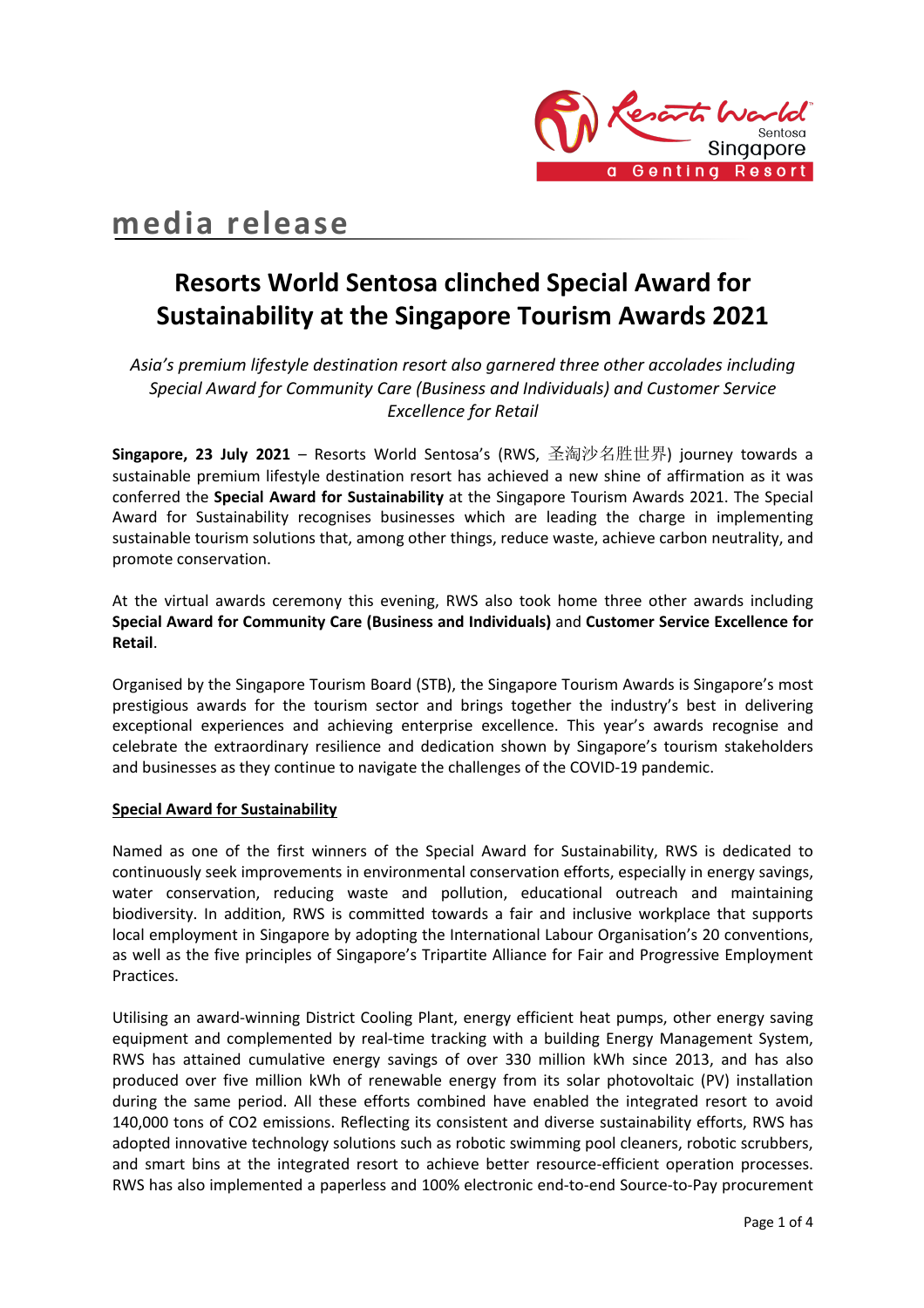system to ensure a resilient, responsible and sustainable supply chain system. Committed to water conservation, RWS implemented a water reclamation system that reclaims water for cooling towers and harvested rainwater for landscaping purposes across its premises. RWS has also installed food grinders and biodigesters in its kitchens to significantly reduce the amount of food waste to landfill.

## Receiving the award on RWS's behalf, Ms Loh Su Kim, Vice President, Sustainability, RWS (罗淑琴, 永

续发展副总裁, 圣淘沙名胜世界), said: "We are deeply honoured to be recognised for our sustainability journey, and we will continue to pursue best in class sustainability practices as Asia's leading leisure and tourism destination. Moving forward, we will focus on driving sustainable tourism, invest in solutions to drive decarbonisation and engage our guests, team members and the wider community through various research, education and outreach programmes to promote environment and biodiversity conservation, and to give back to the society. We hope that many others will be similarly inspired to be part of the collective global and national effort to drive sustainability and nurture an environmentally-conscious workforce and community."

RWS was also honoured in the award categories below:

### **Special Award for Community Care (Business)**

Named as one of the first winners of the Special Award for Community Care (Business), RWS was recognised for displaying exceptional care towards the community during this challenging period. As a truly Singapore organisation, RWS stands firmly united with Singapore in its fight against the COVID-19 pandemic. Believing in giving back to the community it operates in, RWS stepped forward as Managing Agent of Singapore's two largest Community Care Facilities ("CCF") at Singapore EXPO & MAX Atria and the Big Box warehouse mall with a combined capacity of 11,000 beds, or equivalent to nearly 27% of bed spaces in all CCFs in Singapore.

Staying true to the integrated resort's *kampong spirit* and as part of RWS Cares, RWS's flagship corporate social responsibility programme, over 2,000 of its team members selflessly volunteered to provide non-medical care for residents at the CCF. Leveraging their skills and extensive experience in food and beverage as well as hospitality, they brought a little piece of RWS to the recovering residents, and went the extra mile to create a more positive environment. Harnessing their skills and experience in running large-scale integrated resort operations, team members manned a 24/7 operations command centre which oversaw surveillance monitoring, incident tracking and call centre handling resident inquiries. They also provided a suite of one-stop residency services comprising day-to-day duties such as pre-arrival co-ordination, admission and discharge, patient engagement, cleaning and sanitisation, housekeeping, meal management and supply of daily necessities. On top of looking after the daily needs of residents, RWS's team member aRWSome Volunteers also co-organised many engagement sessions to keep them in good spirits. For example, residents participated in exercise workouts, art therapy sessions and tucked into delicious treats during festive celebrations.

### **Customer Service Excellence for Retail**

Mr Abdul Qadir Bin Minhat, Sales Associate at RWS, bagged the Customer Service Excellence for Retail award. Abdul Qadir, who joined RWS in 2017, has consistently provided excellent service to guests. His willingness to learn has seen him accumulated strong product and services knowledge to better serve guests. He has also proactively supported other company initiatives such as developing modus operandi for the carnival booths in Universal Studios Singapore. With his knowledge and skills, Abdul Qadir has definitely elevated the guests' shopping experience at Universal Studios Singapore.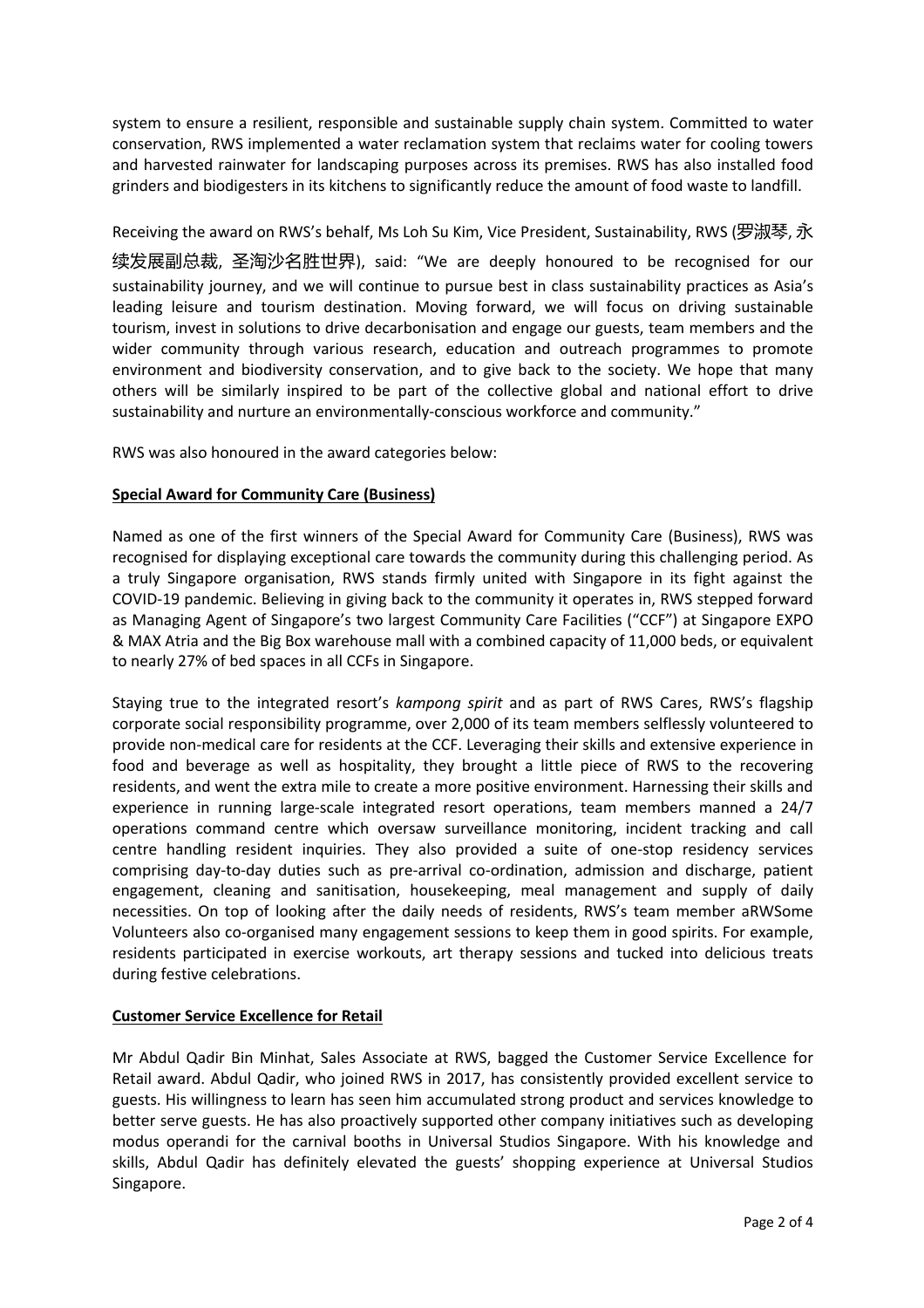#### **Special Award for Community Care (Individuals)**

Mr Louis Loo Sew Min (盧兆明), Sous Chef (副总厨), RWS, took home the Special Award for Community Care (Individuals). Since he stood forward as a aRWSome Volunteer who contributed at the Community Care Facility (CCF), he and his culinary team mates worked at breakneck speed to cook for residents at the CCF. Every effort was well co-ordinated, including planning the menus for residents, taking into account their dietary requirements and preferences. The process also involved selecting and processing ingredients, cooking and packing the food into bento boxes. Apart from adhering to safe distancing guidelines and ensuring that his team were all wearing masks, gloves, aprons and hair nets at all times, Chef Louis ensured precision in calculating the right amounts of ingredients to avoid wastage. He also performed quality control checks on ingredients as well as ensured different menu choices, including vegetarian and halal options, were available. In fact, his team even developed a special Hari Raya set for residents. Outside of his hectic work schedule, Chef Louis volunteers his time in schools, and is also the founder of "Birdies and Family SG" - a common space for bird enthusiasts in Singapore to engage and share information on birds.

- Ends -

#### **ABOUT RESORTS WORLD SENTOSA**

Resorts World Sentosa (RWS), Asia's premium lifestyle destination resort, is located on Singapore's resort island of Sentosa. Spanning 49 hectares, RWS is home to world-class attractions including Universal Studios Singapore, S.E.A. Aquarium, Dolphin Island and Adventure Cove Waterpark. Complementing the adventure and adrenaline of its theme parks and attractions are six unique luxury hotels, the world-class Resorts World Convention Centre and a casino. RWS offers award-winning dining experiences and exciting cuisines from around the world across its many renowned celebrity chef restaurants, establishing itself as a key player in Singapore's vibrant and diverse dining scene and a leading gourmet destination in Asia for epicureans. The integrated resort also offers world-class entertainment, from original resident productions to concerts and public shows. RWS has been named "Best Integrated Resort" since 2011 for nine consecutive years at the TTG Travel Awards which recognises the best of Asia-Pacific's travel industry.

RWS is wholly owned by Genting Singapore, a company of the Genting Group. For more information, please visit www.rwsentosa.com.

## **1 / ResortsWorldatSentosa & @**rwsentosa

#### **MEDIA CONTACTS**

**Resorts World Sentosa** Danny Cham Tel: + 65 6577 9758 Email: danny.cham@rwsentosa.com **Ogilvy (for Resorts World Sentosa)** Ada Tong Tel: +65 9297 0748 Email: ada.tong@ogilvy.com

#### **EDITORS' NOTES**

- 1. Please use the following photograph captions for visuals.
- *2.* High resolution photographs can be downloaded from link: https://app.box.com/s/6s0pj2w21tepaq6i7s2a79o0chdw62k3
- 3. All photographs are to be attributed to: *Resorts World Sentosa* (圣淘沙名胜世界). Images may not represent current operational and safety guidelines.